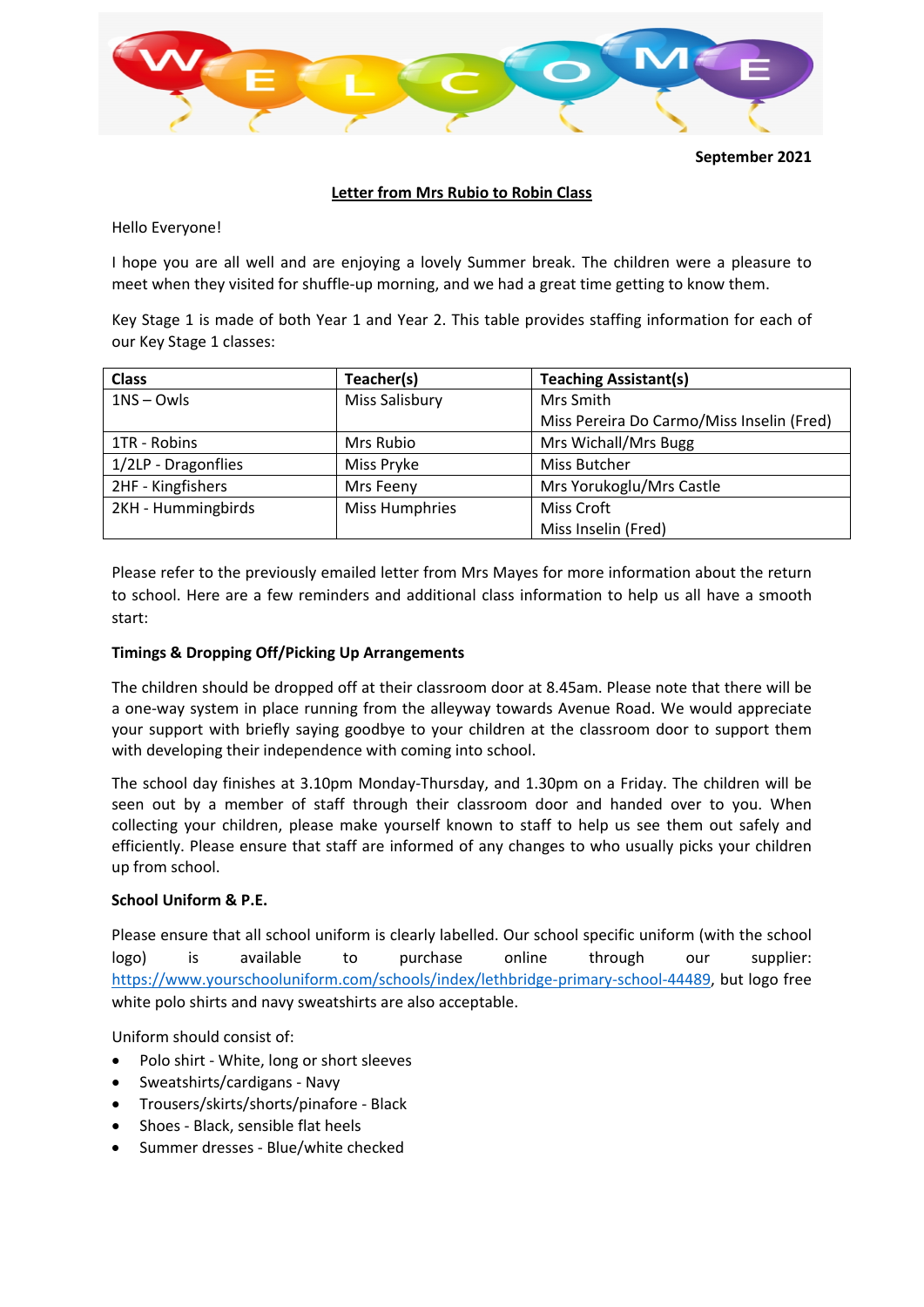PE kit should consist of (and be worn to school all day on a Wednesday):

- Jogging bottoms, leggings/shorts (dependant on weather/time of year) in plain colour, i.e. Navy, black or grey
- PE T-shirt White
- Tracksuit top or sweatshirt Plain navy, black or grey
- Plimsolls or trainers (Plimsolls or trainers should be worn all day on a Monday ‐ children do not need to bring school shoes as well.

### **What To Bring**

Children will need to bring a named book bag and water bottle to school every day. If they are not having a school provided lunch, please ensure their lunch box is clearly labelled.

Please ensure that your children bring any allergy medication and asthma inhalers from the very first day they are back in school. These must be named and with the original labels and instructions.

### **School Lunches**

School lunches through our catering company, Aspens, are available to order with a hot and cold menu choice. Children in EYFS, Year 1 and Year 2 are entitled to a Universal Infant Free School meal. Please note that these meals still need to be ordered online.

### **Topic**

Our first topic of the year will centre around the fantastic work of the emergency services. We are hoping to invite some visitors from these services to visit the children at school to enhance their learning about the work they do. If this is something that you may be able to help us with, then please let me know.

Please refer to the uploaded term 1 topic web for further information about what we will be covering as part of this topic. Our English work will be inspired by our learning about the emergency services and the children will be given opportunities to apply their newly acquired knowledge through creating their own emergency service posters, stories, and poems.

# **Phonics & Reading Books**

Phonics is taught daily in discrete sessions within each class. The children will be supported with learning to read and write common exception words, and specific spelling rules appropriate to their year group as part of these sessions. Guidance for these can be viewed by visiting our 'Class Pages' on our school website – please select the links entitled 'KS1 Spelling Guidance' and 'KS1 Common Exception Words.' You will also be able to find a useful 'KS1 Grammar Passport' on these pages. You can find further information about our English curriculum by navigating to 'Parents+' and selecting 'Curriculum' from the drop‐down menu on our website.

Each child will be given a reading record and reading book, which will go home every day and will need to be brought to school every day. It is expected that children will be supported with reading at home as regularly as possible and this does form part of your child's 'homework.' Please sign their reading record when you hear them read, so they can work towards their reading awards. The children receive recognition for 25, 75, 125 etc reads through a sticker and they are rewarded with a prize at 50, 100, 150 etc reads. Please refer to the uploaded 'KS1 Reading Guidance' for an explanation of how we organise reading in KS1.